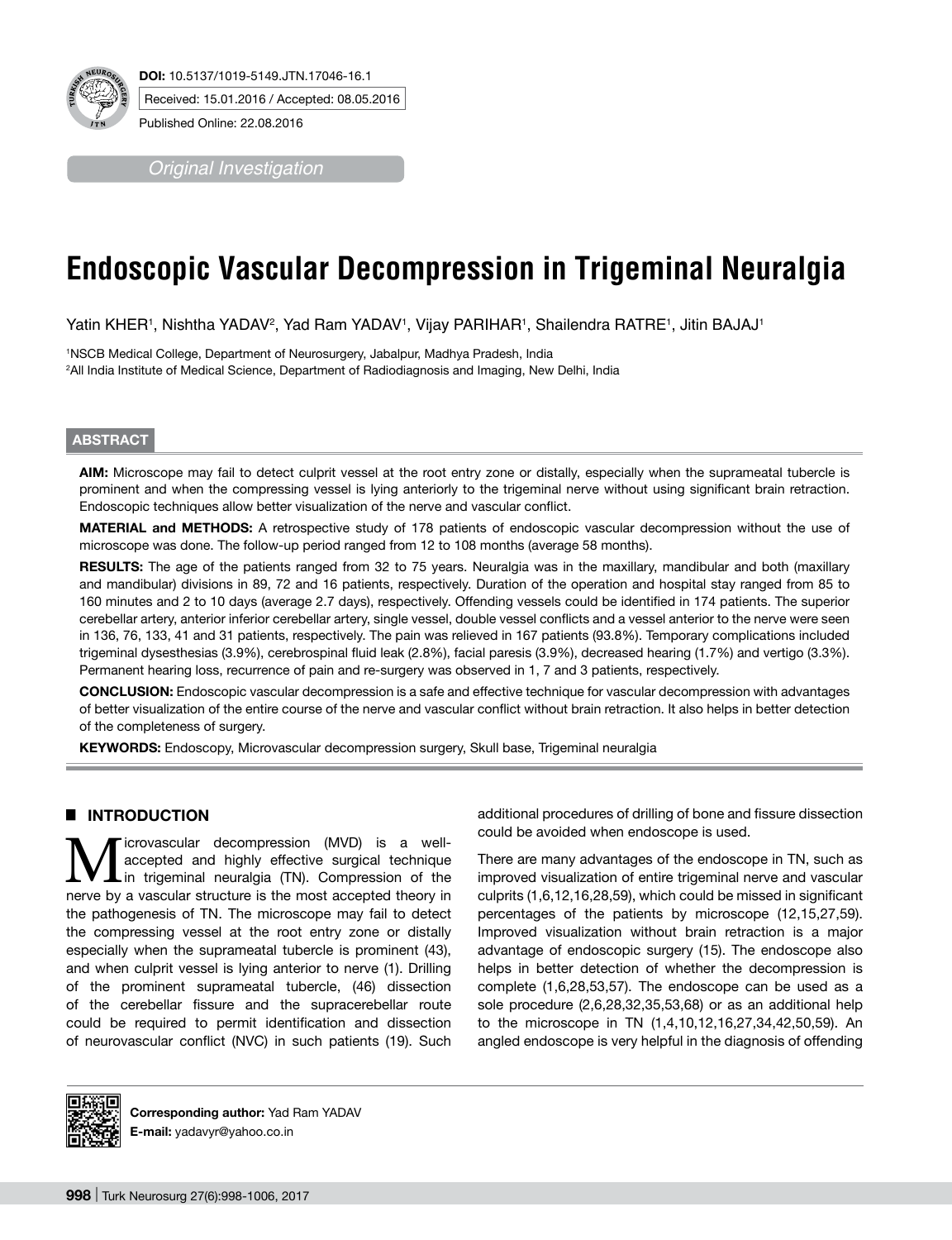vessels near the brain stem (62). The endoscopic technique is safe (2,35,68), and needs less retraction of brain (4,15,23, 34,35), and is coupled with improved pain relief with a lower complication rate as compared to MVD (32).

This study aimed to evaluate our results of endoscopic vascular decompression (EVD) of the trigeminal nerve without the use of a microscope.

## █ **MATERIAL and METHODS**

This was a retrospective study, which was performed in a tertiary care hospital, from July 2006 to December 2014. The ethics committee of our institute approved this study. Written consent was taken from all the patients.

Endoscopic surgeries were carried out when patients were not responding to medical treatment. Neurological examination was normal without any deficit in all patients. Magnetic resonance imaging (MRI) scans were performed before surgery in all patients with special attention to detect any NVC. Preoperative imaging was also aimed to rule out secondary causes. EVD, without any assistance of microscope, was performed in all patients who were medically fit for surgery. Medically unfit patients were subjected to percutaneous radiofrequency ablation or glycerol injection procedures. One patient required microscopic assistance to control severe bleeding from a ruptured petrosal vein.

Postoperative complications, such as cerebrospinal fluid (CSF) leak, cranial nerve deficit, infection and recurrence of pain, were assessed. The follow-up period ranged from 12 to 108 months (average of 58 months). Neuralgia secondary to aneurysm, tumors, other vascular malformation and multiple sclerosis were excluded. A brain retractor was also not used in any patient. Postoperative pain relief was assessed as per Barker et al. (5). It was graded as "complete" if the patient had 98% relief of pain without the need for any medication, "satisfactory" if greater than 75% relief with only intermittent use of pain medicine, and "none" if less then 75 % pain relief or required continuous pain medication. Patients with atypical neuralgia were also excluded.

#### **Surgical Procedure**

We used the supine position with the head turned to the opposite side. A skin incision behind the ear of about 4 cm was created and about 3 cm bony opening was made. The dura mater was opened posterior to the junction of the sigmoid and transverse sinus. A zero degree 4 mm Karl Storz scope held by the telescope holder was employed after opening the dura mater. The brain was relaxed after removing CSF from the cisterna magna. The brain should be relaxed before starting any dissection near a nerve. A lumbar drain can also be used. Instruments were introduced from the sides of the scope. The arachnoid membrane near the trigeminal nerve was cut and dissected away from the nerve. Culprit vessels were identified and dissected from the nerve (Figure 1A-I). Preoperative imaging was helpful in finding out the involved area of the nerve and offending vessels and also in choosing the appropriate approach (17). Although preoperative knowledge of site of NVC by MRI could help in minimization of the dissection, vascular contacts were mostly distributed medial to the nerve in second branch neuralgia while it was in the lateral area in third branch neuralgia (80).

The 0° scope was employed for most of the endoscopic procedure, the 30° scope was helpful to visualize and dissect vascular conflict lying anterior to the nerve. The 30° telescope was also helpful to see the nerve from the brain stem to Meckel's cave. The 0° scope was positioned at the center of the operative field and instruments were introduced by the side of the telescope. The 30° telescope was positioned at the corner of the surgical field. A dural patch of small size (G patch marketed by Surgiwear made up of polypropylene) was placed between the trigeminal nerve and the blood vessel. Tissue glue was applied to prevent migration of the interposed dura patch. We did not perform any intraoperative neuromonitoring scuh as brain stem auditory evoked potentials (BAEP) or facial electromyography (EMG).

## █ **RESULTS**

There were 178 TN patients who underwent the EVD procedure. One patient was suffering from both TN and hemifacial spasm. The age of the patients ranged from 32 to 75 years (average 58 years). There were 96 female patients and the pain distribution was unilateral in all patients. Right side lesions were seen in 102 patients while the left side was involved in 76 patients. Pain distribution was in maxillary, mandibular and both divisions (maxillary and mandibular) in 89, 72 and 16 patients respectively (Table I). There was one patient with ophthalmic division neuralgia. Duration of stay after surgery ranged from 2 to 10 days (average 2.7 days). Offending vessels were detected in 174 patients, while no culprit was observed in 4 patients. Partial root sectioning was performed in these 4 patients who failed to show any NVC during surgery. Superior cerebellar artery and anterior inferior cerebellar artery were observed as conflict in 136 and 76 patients, respectively. There was one patient with a tortuous basilar artery and 2 patients with small veins as the possible source of neuralgia. There were 133 and 41 single and double vessels respectively as a probable cause of neuralgia. NVC was lying anterior to the nerve in 31 patients (17.4%), which could have been difficult to visualize with the help of microscope solely. We found an arterial loop in contact at the root entry zone, grooving, and displacement of nerves in 127, 31 and 14 patients respectively. Although there were 6 patients with a prominent suprameatal tubercle, we were able to see the entire nerve from the pons to the ganglion without any brain retraction, additional bony drilling, or cerebellar fissure opening.

We were able to perform the whole procedure with the help of an endoscope without using the microscope (except in 1 case for severe bleeding) including release of CSF from the cisterna magna by inferiorly directing the scope, which helped us to avoid time wastage in changing from microscope to endoscope and back to microscope. Duration of surgery ranged from 85 to160 minutes (average 110 minutes). Complete and satisfactory pain relief was obtained in 159 and 8 patients out of a total of 167 patients (93.8%). In 11 patients, pain relief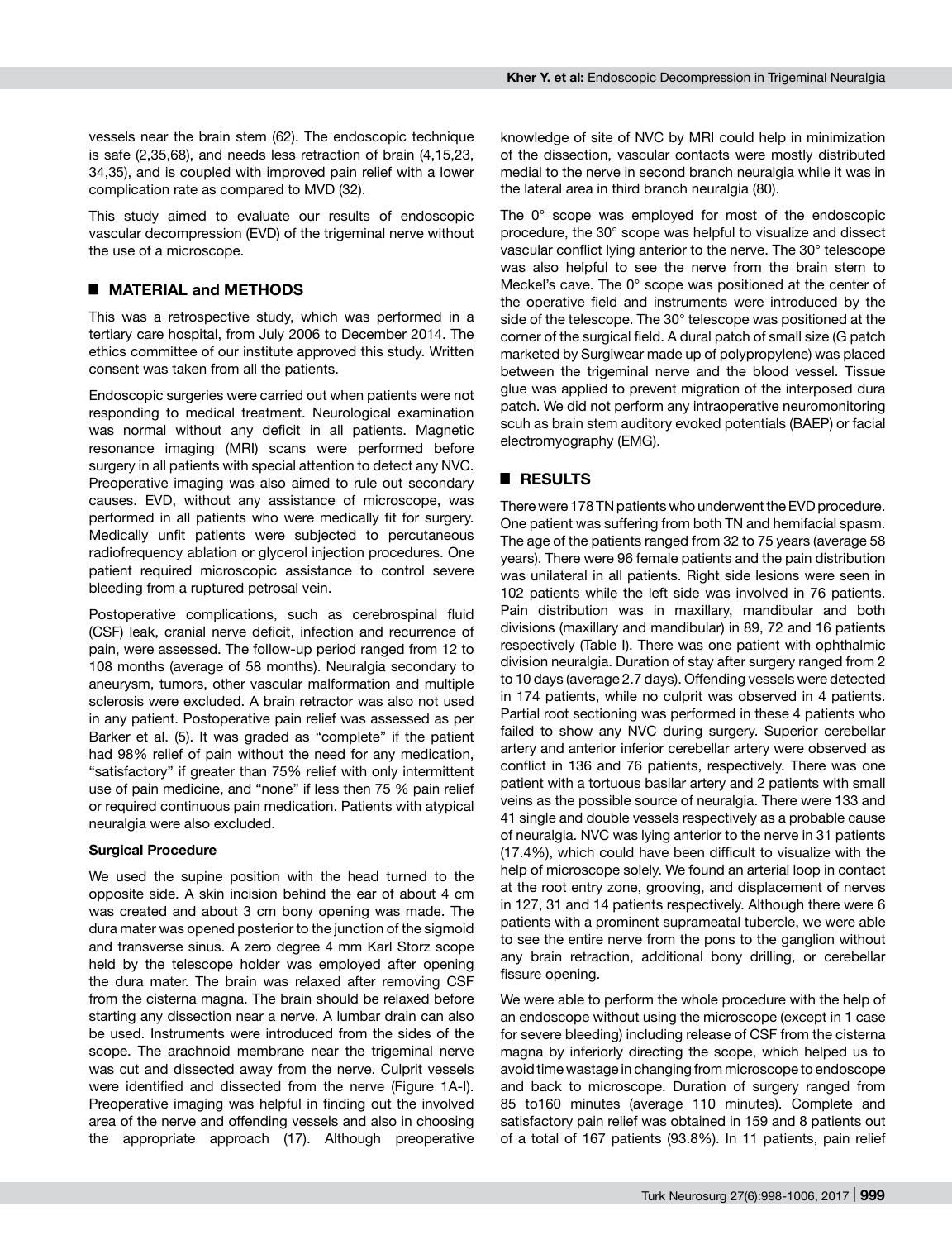was less then 75% and these patients required continuous pain medication. There was no death in the present study. Temporary complications included trigeminal dysesthesia in 7 patients (3.9%). Other temporary complications were CSF leak, facial paresis, decreased hearing and vertigo in 5, 7, 3, 6 patients, respectively. One patient continued to have a permanent decreased hearing. Recurrence of pain was observed in 7 patients (4%) at follow-up ranging from 18-29 months. Re-surgery using endoscopic technique was done in 3 patients. We identified possible vascular loop, small dura patch granuloma, and dense arachnoid adhesions in each patient as a cause of recurrence in re-surgery. All 3 recurrent patients improved after surgery. There was no additional difficulty in re-surgery. There was bleeding from the petrosal vein in 2 patients in our EVD series. We were able to control it using an endoscopic technique in one patient while in another patient the help of a microscope was required to control bleeding.

# █ **DISCUSSION**

Endoscopy is commonly used in skull base (9,13,20,65), spine

(38,66,70), and cranial surgery (54,55,75,83). It is also useful for various types of pathologies such as congenital lesions (26,48,71), hematomas evacuation (73,84), tumor excisions (3, 74,76), and infective pathologies (11,67,72).

Endoscopic techniques for TN were found to be safe in our study; other authors made similar observations (2,6,35,53, 68). The endoscopic procedure was very effective with good pain control rate in our study, as other authors have also observed (1,6,28,53). Complete and satisfactory pain relief was observed in 93.8% of the patients in our series. Results of pain relief in various endoscopic or endoscope-assisted techniques were 84, 86, 90, 94, 95, 97, 99, 100, 100% in the El-Garem et al. (16), Artz et al. (2), Balansard et al. (4), Yadav et al. (68), Kabil et al. (32), Chen et al. (12), Teo et al. (59), Miyazaki et al. (42), and Rak et al. (50) series respectively.

Although we used the interposition technique between the trigeminal nerve and the vascular conflict, sling transposition has been found to be better. The simple stitched sling retraction technique has been found to be a safe and effective treatment in TN (40). The stitched sling retraction technique can be used in recurrent cases after previous MVD (41).



**Figure 1:** Endoscopic view showing **(A)** petrosal vein, trigeminal nerve and 7th and 8th nerve complex, dissection and interposition of a piece of dura patch between the trigeminal nerve and vascular conflict lying cranial **(B, C, D, E)** or caudal **(F, G, H, I)** to trigeminal nerve.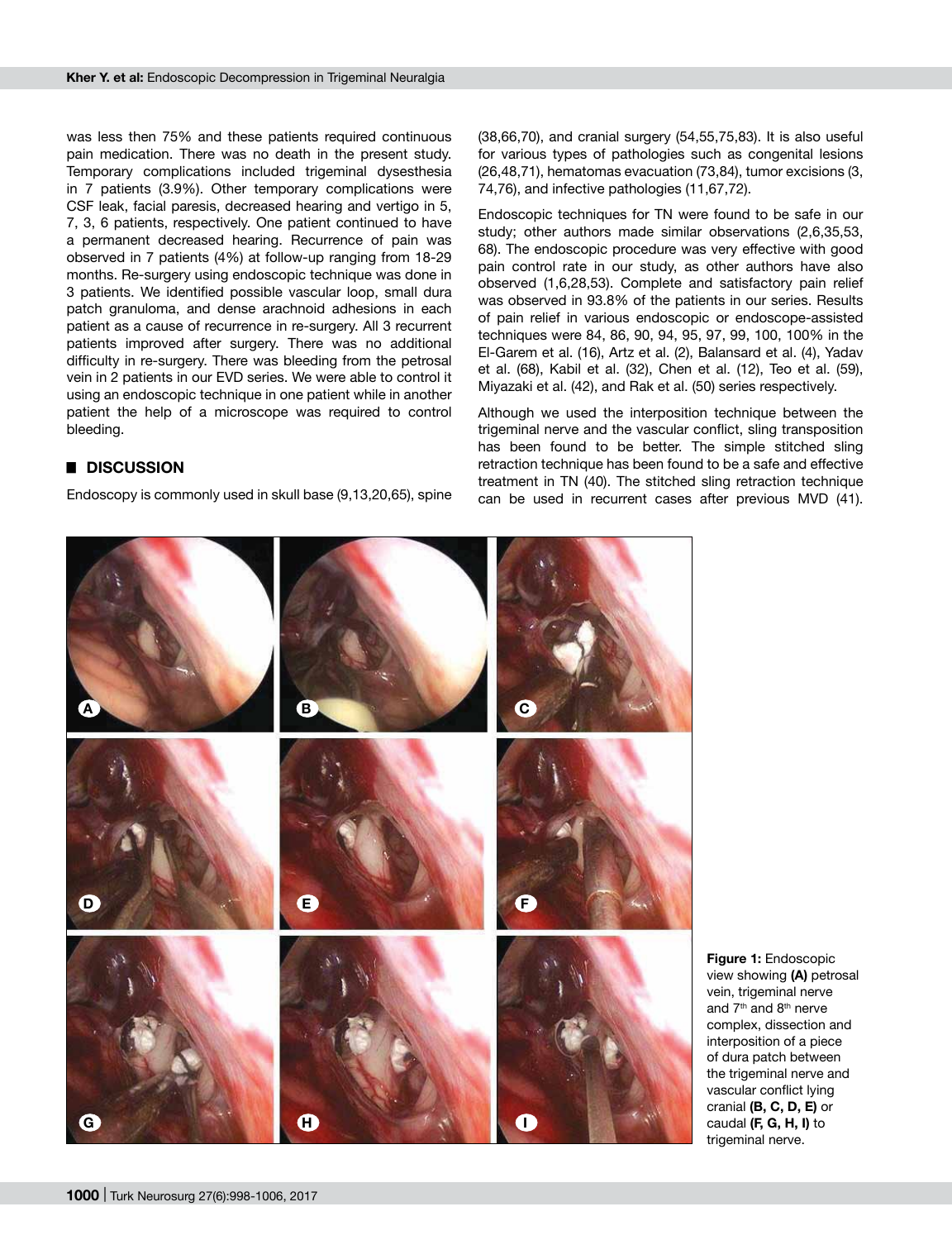**Table I:** Patient Demography, Operative Findings, Results and Complications of Endoscopic Vascular Decompression in Trigeminal Neuralgia

| Age                                | Ranged from 32 to 75 years (average 58 years).                                                                                                                                                                                                                                                                                                                                                                                                                                                          |
|------------------------------------|---------------------------------------------------------------------------------------------------------------------------------------------------------------------------------------------------------------------------------------------------------------------------------------------------------------------------------------------------------------------------------------------------------------------------------------------------------------------------------------------------------|
| Gender                             | Male: female=82: 96                                                                                                                                                                                                                                                                                                                                                                                                                                                                                     |
| Nerve divisions involved           | Unilateral in all patients.<br>Right side: left side = $102:76$ patients.<br>Maxillary ( $n=89$ ), mandibular ( $n=72$ ), both maxillary and mandibular divisions ( $n=16$ ) and<br>ophthalmic division (n=1).                                                                                                                                                                                                                                                                                          |
| <b>Duration of hospitalization</b> | Ranged from 2 to 10 days (average 2.7 days)                                                                                                                                                                                                                                                                                                                                                                                                                                                             |
| Intra- operative findings          | Offending vessels were detected in 174 patients.<br>Superior cerebellar and the anterior inferior cerebellar artery were observed in 136 and 76<br>patients, respectively<br>Single and double vessels were present in 133 and 41 patients respectively.<br>Small veins in 2 patients.<br>Vascular conflict was lying anterior to the nerve in 31 patients (17.4%).<br>Arterial loop in contact at the root entry zone, displacement and grooving of nerves in 127, 14<br>and 31 patients respectively. |
| <b>Results</b>                     | Duration of operation ranged from 85 -160 minutes (average 110 minutes).<br>Complete and satisfactory pain relief in 159 and 8 patients respectively.<br>Pain relief was less than 75% and required continuous pain medication in 11 patients.                                                                                                                                                                                                                                                          |
| <b>Complications</b>               | No mortality.<br>Temporary complications: Trigeminal dysesthesias, cerebrospinal fluid leak, facial paresis,<br>decreased hearing and vertigo were observed in 7, 5, 7, 3, 6 patients respectively.<br>Permanent decreased hearing in 1 patient.<br>Recurrence of pain in 7 patients (4%).<br>Bleeding from the petrosal vein in 2 patients.                                                                                                                                                            |

The offending loop of artery can be retracted from the nerve and using a silk thread loop around it, can be suspended to the adjacent tentorium or dura mater. The sling technique can avoid recurrence secondary to granuloma due to interposing graft material.

There may be multiple vessels related to the nerve. All vessels in relation to the nerve up to Meckel's cave should be decompressed (22,82). Small intraneural veins can be sacrificed. Partial sensory root sectioning (81,79) or combing (29) may be preferred over extensive mobilization of the large culprit vein. Wrapping techniques (81) or longitudinal dissection of the vessel away from the nerve roots (30) has been described to be effective procedures to relieve TN caused by intraneural vessels. Distal atrophy of the trigeminal nerve at or near the exit of the porus trigeminus was found to be associated with worse outcome (14). Results of resurgery were good in our study, when done with the help of an endoscope. Similarly, results of re-MVD were equally effective and safe after failed MVD (18).

We were able to see the entire nerve from pons to ganglion without any brain retraction. Other authors have made similar observations (1,6,12,16,28,59) including visualization of vascular conflict on the ventral aspect of the nerve (1). New NVC can be identified using an endoscope, which could be missed by microscope in 7.5-33% patients (12,15,16,27,59).

The endoscope helps in improved visualization of NVC without brain retraction (15). Petrosal veins may block access to the root entry zone in the microscopic approach, which may require a cerebellar-fissures approach or sacrifice of the petrosal vein (85). The endoscopic approach is helpful in such patients without additional fissure opening or sacrifice of vein. Although we could detect NVC in most of the patients (except in 4 patients) without the use of intraoperative indocyanine green (ICG) angiography, the technique has been used during MVD for detection of arterial conflict (78). Endoscope assistance helped in better identification of completeness of decompression after surgery in TN (1,6,28,53,56,57). In some cases, decompression was not found to be sufficient at the end of MVD using the microscope alone, while endoscopic examination revealed additional compression and further procedures were required for complete decompression of the nerve (27,59).

Endoscopic technique can be performed with a smaller skin incision, smaller bony opening, minimal dura incision, no brain retraction, less need for manipulation of the nerve, without any need to split cerebellar fissures, and no drilling of the bony prominence to get access to the full course of the nerve and all conflicts, including those present on the ventral aspect of the nerve. We did not require dissection of any fissure or drilling of tubercle in our series, although 6 patients had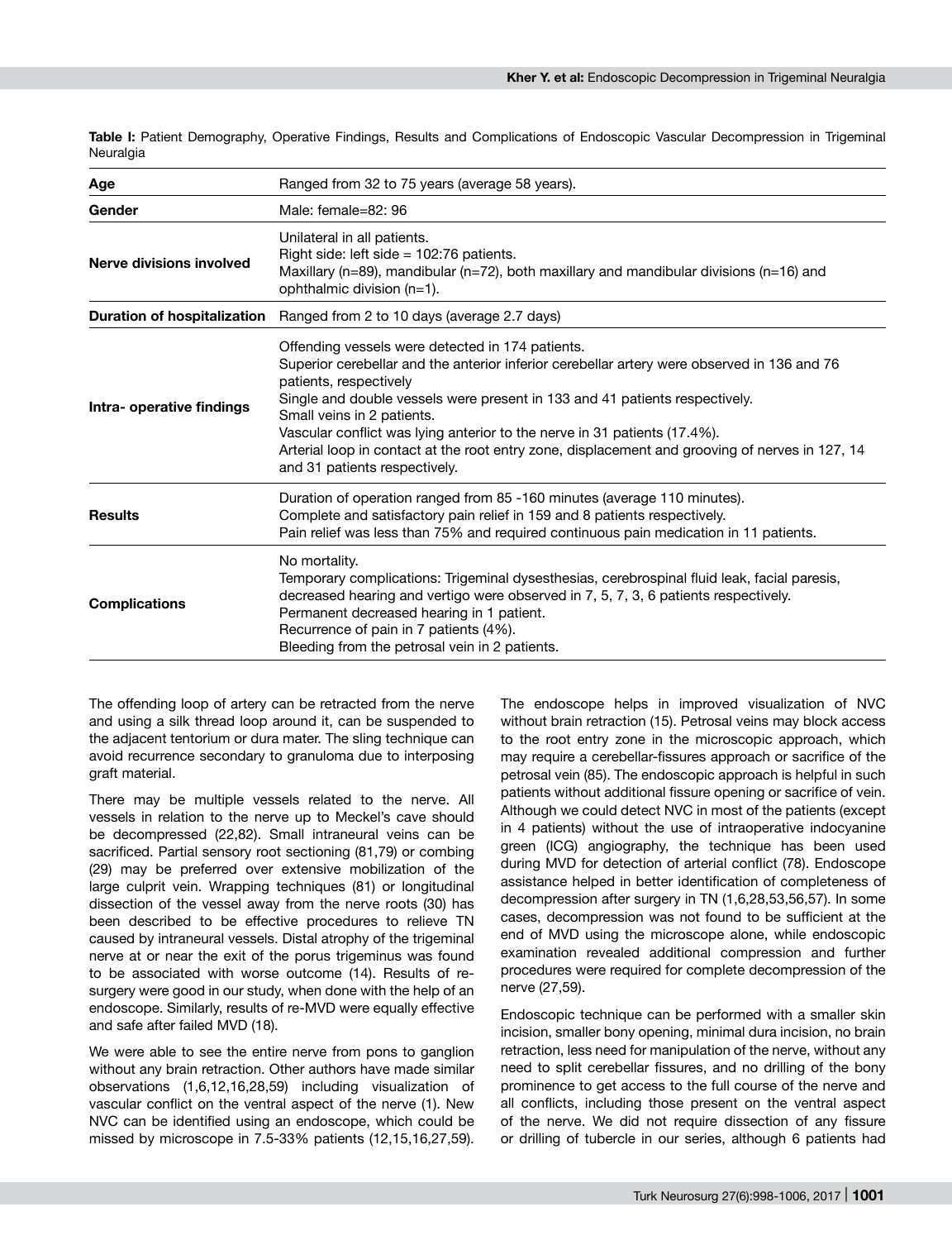a prominent tubercle. Similar observations using minimally invasive technique were made in other reported series using an endoscopic technique or endoscope assistance (10,16). Preoperative MRI can be used to detect a prominent bony ridge, which can prevent visualization of a vascular conflict using a microscope; the endoscope is a valuable tool in such cases (52). Excision of this tubercle may be required to see conflicts when microscopic technique is performed, and such conflict can be missed otherwise. Distal conflicts near the ganglion are also difficult to visualize using the microscope alone and could demand use of the endoscope in such surgeries (43). We did not require any brain retraction in our series and similar observation were made in other series (1, 4,15,23,28,34). Smaller, precise and safe dural opening has been described with the help of ICG angiography, although we did not use it in our series (77).

Pure endoscopy or endoscope-assisted microvascular decompression has been found to be superior to decompression using a microscope (1,4,12,16,27,32,34,42,50,59). In endoscope-assisted surgery, most of the procedure is done with the help of a microscope and the endoscope is introduced to see NVC and also to know whether proper decompression has been performed. This results in time wastage in changing from the microscope to the endoscope and back to the microscope. This time wastage can be avoided if the whole procedure can be done under endoscopic visualization. We were able to do the whole procedure with the help of endoscope without using a microscope, including release of CSF from the cisterna magna by inferiorly directing the scope towards the cistern.

Although we found the pure endoscopic technique to be safe and effective, microscopic decompression has been advocated as a technique of choice by Broggi et al. (8). However, same groups have advocated adjunctive use of an endoscope in confirming NVC, revealing conflicts missed by the microscope, and verifying adequate nerve decompression (8). Such observations are possible at the beginning of the learning curve in endoscope use because of difficulties in the learning period.

We are not against the use of a microscope; in fact, most of our other neurosurgical procedures are done with the help of a microscope. Once the learning curve is over, the use of a microscope will be an exceptional situation in the treatment of TN.

There was no mortality in our series; similar observations were made in other reported series as well (1,32,42). Permanently decreased hearing was observed in one patient in our series. Hearing loss was also observed in other series (6,59). Highfrequency hearing loss may result from drill-induced noise and/or transient loss of CSF (61). Preservation of the arachnoid over the vestibular nerve could help in minimizing hearing loss (7). Intraoperative neuro-electrophysiological monitoring such as BAEP, EMG for orbicularis oculi, orbicularis oris and masseter muscles could help improve results of MVD and decrease complications (21,51). Combination of BAEP and endoscopic procedure could be helpful in difficult situations to restore hearing, better visualize the root entry zone and

verify the location of the interposing graft (36). We had a few temporary complications such as trigeminal dysesthesia, facial paresis, decreased hearing and vertigo. Better visualization of the whole extent of nerve without brain retraction and minimal dissection of nerves could be responsible for the fewer complications in our series and in other reported endoscopic series (2,16,32,42). Trigeminal dysesthesia developed in 8% of the patients in the Teo et al. series (59). Facial palsy was observed in 3% of the patients in the Abdeen et al. series (1).

The CSF leak rate in the present study was 2.8%. The reported rate for CSF leak was 1, 2.4, 3.6, and 10% in earlier endoscopic and endoscope-assisted surgery series by Yadav et al. (68), Balansard et al. (4), Miyazaki et al. (42), and El-Garem et al. (16) respectively. Muscle pieces interpositioned between the dura mater, use of artificial dura mater, cranioplasty, and sealing of mastoid sinus by bone wax and muscle can be effective techniques for the prevention of CSF leak (37,49). Delayed removal of stiches and meticulous repair of the dura could be responsible for the lower incidence of CSF leak in our series. Although we did not come across complications such as cerebellar infarction, and cerebellar hemorrhage, these complications have been described after MVD (39).

Recurrence of pain was observed in 7 patients (4%) in our study. Recurrence rates ranging from 18 to 34% have been reported at long-term follow up (47,60). Re-displacement of the vascular loop, missing the NVC at the time of surgery, granuloma formation, and adhesion between the trigeminal root and fibrin glue or prosthesis can cause recurrence (45). Re-compression due to re-growth of new vein and artery can cause TN (25). A smaller volume of the cerebello-pontine angle cistern could be associated with recurrence as compared to a larger volume cistern (33). A hardened Teflon piece can pierce the nerve and produce recurrence (63). The prosthesis, when used, should be placed in the subarachnoid space or cistern avoiding contact to the trigeminal root to prevent recurrence (58). Recurrence in TN is more common within 2 years after surgery and thereafter the rate is about 2-3.5% per year (47). Significant predictors of recurrence in TN are younger age, and symptoms lasting longer than 10 years (60). Compression of the trigeminal root entry zone by a vein, female gender, and lack of immediate postoperative pain relief are also associated with a higher rate of recurrence (31).

Transnasal endoscopic surgery for maxillary neuralgia could be an alternative approach to the rotundum foramen (24). Middle cranial fossa exploration (through a burr-hole centered at the base of the middle cranial fossa, 1 cm in front and 1 cm above the tragus) could offer an alternate surgical procedure to access the trigeminal ganglion (44). Endoscopic resection of the maxillary nerve and infraorbital nerve through the pterygopalatine fossa and the maxillary sinus has the advantages of avoiding craniotomy, which could be performed easily with good efficacy (64).

There are some limitations of this procedure such as instrument introduction to the field being blind proximal to the scope tip in a stand-held endoscopic procedure. This difficulty can be overcome by looking intermittently at the screen and at the operative field while introducing the instrument proximal to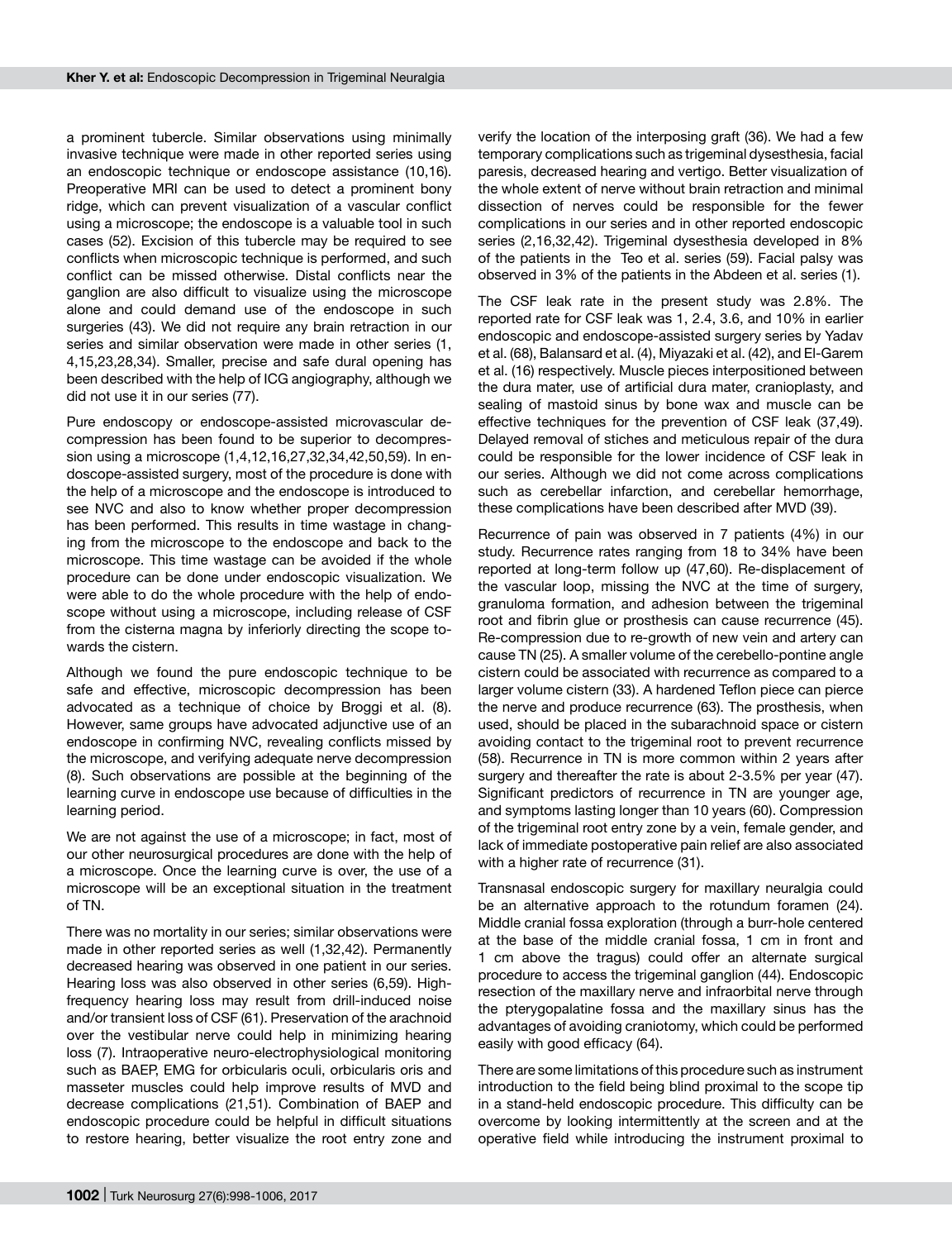the telescope tip. Introduction of the instrument should be by the side of the scope, avoiding injury to the brain. Once the instrument is seen beyond the telescope tip one should look at the screen only. The telescope itself occupies some space, which is already limited. Telescope can block movements of micro-instruments due to the limited space (69). This difficulty in movement of instruments can be overcome by proper positioning of the scope. This procedure is associated with a steep learning curve. Cadaveric dissection, practice on models, and gaining experience from simpler endoscopic techniques can help in improving hand-eye coordination. Once the definite learning curve is achieved and expertise is acquired, the procedure becomes easy and safe (69). The telescope can be held by scope holder or by the assistant. In a hand-held endoscopic procedure, one has to depend on another expert assistant to hold the scope. We used a telescope holder in all our cases.

Limitations of the procedure conducted by scope held by holder are difficulties faced when there is brick bleeding. Blood can stain the telescope lens due to the small focal length. There can be fogging of the lens due to blood, surrounding tissue, humidity of air medium etc. in endoscopic procedures. A lens cleaner or manual cleaning by antifogging agents can help overcome this problem.

It is difficult to control brisk bleeding using an endoscopic technique because the blood soils the telescope lens. This can be overcome by intermittent irrigation of lens tip with warm saline and using 2 suctions. One should simply apply a cotton patty on Surgicel® (oxidized cellulose polymer marketed by Ethicon) at the bleeding point and should not try to coagulate the bleeding venous sinus.

An assistant holding the telescope is better in such a situation as he/she can move the scope according to requirement to prevent lens soiling. This may be difficult for the beginner; microscope help can be taken if one does not succeed in controlling bleeding by the endoscopic technique. Retrospective study and short follow up in some patients are some limitations of this study. Recurrence can occur very late with such procedures.

## █ **CONCLUSION**

The endoscopic technique in trigeminal neuralgia is a safe and effective alternative procedure for microvascular decompression. It has the advantage of minimally invasive technique, which does not require drilling of the suprameatal tubercle even if it is prominent. It also avoids splitting of the cerebellar fissure for exposure of the root entry zone. The endoscope allows better visualization of the entire course of the nerve and NVC without brain retraction. It helps in better identification of the completeness of decompression after surgery.

## █ **REFERENCES**

- 1. Abdeen K, Kato Y, Kiya N, Yoshida K, Kanno T: Neuroendoscopy in microvascular decompression for trigeminal neuralgia and hemifacial spasm: Technical note. Neurol Res 22:522-526, 2000
- 2. Artz GJ, Hux FJ, Larouere MJ, Bojrab DI, Babu S, Pieper DR: Endoscopic vascular decompression. Otol Neurotol 29:995– 1000, 2008
- 3. Azab W, Al-Sheikh T, Yahia A. Preoperative endoscopic third ventriculostomy in children with posterior fossa tumors: An institution experience. Turk Neurosurg 23:359-365, 2013
- 4. Balansard ChF, Meller R, Bruzzo M, Chays A, Girard N, Magnan J: Trigeminal neuralgia: Results of microsurgical and endoscopic-assisted vascular decompression. Ann Otolaryngol Chir Cervicofac 120: 330–337, 2003
- 5. Barker FG, Jannetta PJ, Bissonette DJ, Larkins MV, Jho HD: The long-term outcome of microvascular decompression for trigeminal neuralgia. N Engl J Med 334: 1077–1083, 1996
- 6. Bohman LE, Pierce J, Stephen JH, Sandhu S, Lee JY: Fully endoscopic microvascular decompression for trigeminal neuralgia: Technique review and early outcomes. Neurosurg Focus. 37: E18, 2014
- 7. Bond AE, Zada G, Gonzalez AA, Hansen C, Giannotta SL: Operative strategies for minimizing hearing loss and other major complications associated with microvascular decompression for trigeminal neuralgia. World Neurosurg 74: 172-177, 2010
- 8. Broggi M, Acerbi F, Ferroli P, Tringali G, Schiariti M, Broggi G: Microvascular decompression for neurovascular conflicts in the cerebello-pontine angle: Which role for endoscopy? ActaNeurochir (Wien) 155:1709-1716, 2013
- 9. Ceylan S, Anik I, Koc K, Ciftci E, Cabuk B: Endoscopic approach to cavernous sinus aneurysm. Turk Neurosurg 23: 404-406, 2013
- 10. Charalampaki P, Kafadar AM, Grunert P, Ayyad A, Perneczky A: Vascular decompression of trigeminal and facial nerves in the posterior fossa under endoscope-assisted keyhole conditions. Skull Base 18: 117-128, 2008
- 11. Chen G, Xiao Q, Zheng J, Wu J, Ao Q, Liu Y: Endoscopic transaqueductal removal of fourth ventricular neurocysticercosis: Report of three cases. Turk Neurosurg 25:488-492, 2015
- 12. Chen MJ, Zhang WJ, Yang C, Wu YQ, Zhang ZY, Wang Y: Endoscopic neurovascular perspective in microvascular decompression of trigeminal neuralgia. J Craniomaxillofac Surg 36: 456–461, 2008
- 13. Chowdhury FH, Haque MR, Kawsar KA, Ara S, Mohammod QD, Sarker MH, Goel AH: Endoscopic endonasal transsphenoidal exposure of circle of Willis (CW); can it be applied in vascular neurosurgery in the near future? A cadaveric study of 26 cases. Turk Neurosurg 22:68-76, 2012
- 14. Duan Y, Sweet J, Munyon C, Miller J: Degree of distal trigeminal nerve atrophy predicts outcome after microvascular decompression for Type 1a trigeminal neuralgia. J Neurosurg 123: 1512-1518, 2015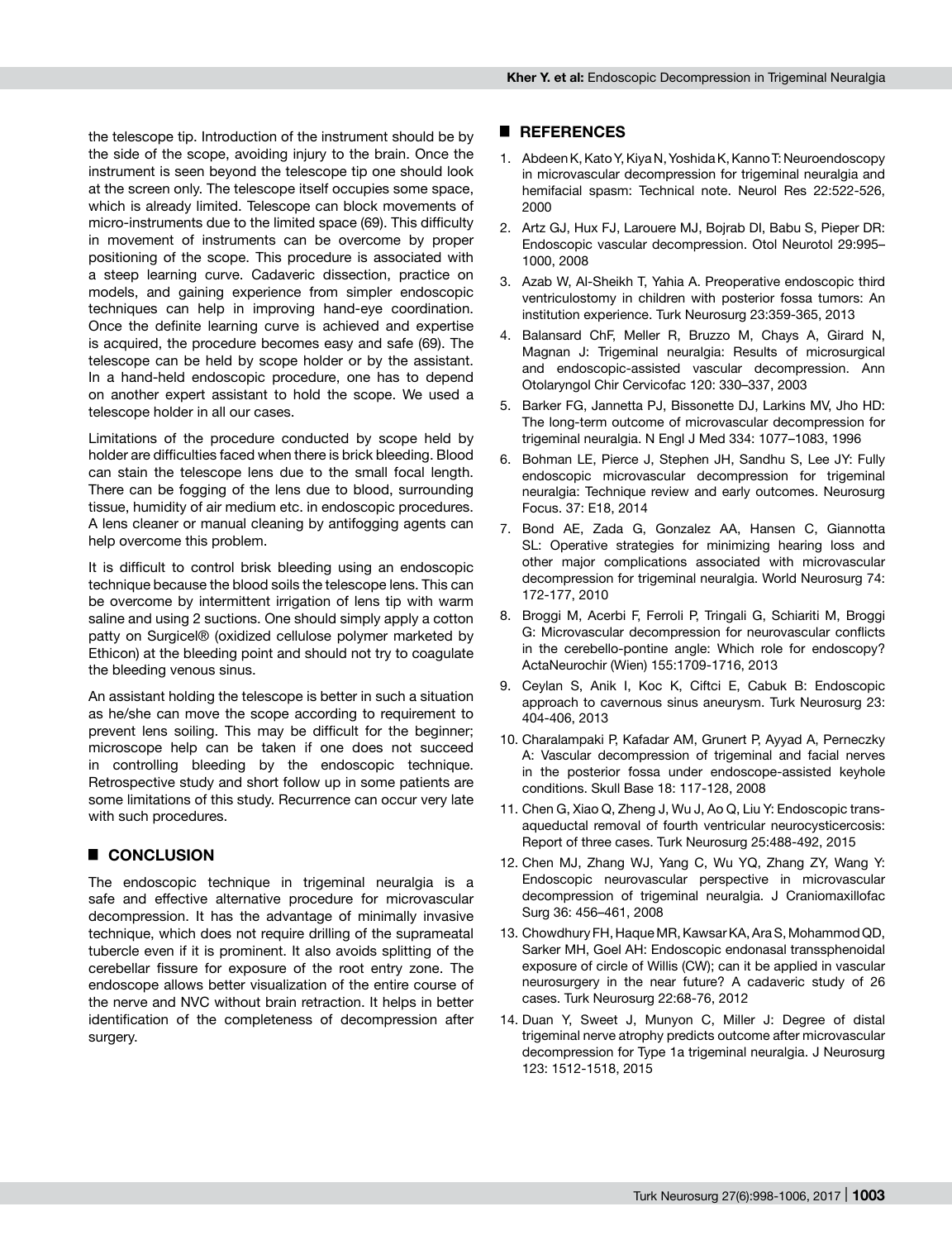- 15. Duntze J, Litré CF, Eap C, Théret E, Bazin A, Chays A: Adjunctive use of endoscopy during microvascular decompression in the cerebellopontine angle: 27 case reports. Neurochirurgie. 57: 68-72, 2011 (In French)
- 16. El-Garem HF, Badr-El-Dine M, Talaat AM, Magnan J: Endoscopy as a tool in minimally invasive trigeminal neuralgia surgery. Otol Neurotol 23: 132-135, 2002
- 17. Feng BH, Zheng XS, Liu M, Wang XQ, Wang XH, Ying TT, Li ST: Microvascular decompression for trigeminal neuralgia: Zone exploration and decompression techniques. J Craniofac Surg 26: 2381-2384, 2015
- 18. Fernández-Carballal C, García-Salazar F, Pérez-Calvo J, García-Leal R, Gutiérrez FA, Carrillo R: Management of recurrent trigeminal neuralgia after failed microvascular decompression. Neurocirugia (Astur) 15: 345-352, 2004 (In Spanish)
- 19. Fujimaki T, Kirino T: Combined transhorizontal-supracerebellar approach for microvascular decompression of trigeminal neuralgia. Br J Neurosurg 14: 531-534, 2000
- 20. Fuminari K, Hideki A, Manabu O, Mitsunori M: Extended endoscopic endonasal surgery using three-dimensional endoscopy in the intra-operative MRI suite for supradiaphragmatic ectopic pituitary adenoma. Turk Neurosurg 25:503-507, 2015
- 21. He X, Li N, Liang J, Wang Y, Cao W, Qu Y, Gao D, Ji X, Jiang X, Li B, Fu L, Zhang X, Liu W, Fei Z: Alarming effect of intraoperative neuroelectrophysiological monitoring in microvascular decompression for primary trigeminal neuralgia. Zhonghua Yi XueZaZhi 95: 1651-1654, 2015 (In Chinese)
- 22. Hong W, Zheng X, Wu Z, Li X, Wang X, Li Y: Clinical features and surgical treatment of trigeminal neuralgia caused solely by venous compression. ActaNeurochir (Wien) 153:1037- 1042, 2011
- 23. Huang H, Hu ZQ, Zhu GT, Guan F, Dai B, Mao BB: Endoscopic microvascular decompression for trigeminal neuralgia. Zhonghua Yi XueZaZhi 91: 2491-2493, 2011 (In Chinese)
- 24. Huang RF, Zhang XM, Wen WP, Wang DF: Surgery for primary trigeminal maxillary neuralgia under transnasal endoscope. ZhonghuaEr Bi Yan HouTou Jing WaiKeZaZhi 44: 535-538, 2009 (In Chinese)
- 25. Inoue H, Kondo A, Shimano H, Yasuda S: Recurrent trigeminal neuralgia at 20 years after surgery: Case report. Neurol Med Chir (Tokyo) 53: 37-39, 2013
- 26. Jalessi M, Sharifi G, Jahanbakhshi A, Parsa K, Yazdanifard P: Third ventricle herniation into the sphenoid sinus following endoscopic transnasal transsphenoidal fenestration of Rathke's cleft cyst. Turk Neurosurg 24:63-66, 2014
- 27. Jarrahy R, Berci G, Shahinian HK: Endoscope-assisted microvascular decompression of the trigeminal nerve. Otolaryngol Head Neck Surg 123: 218-223, 2000
- 28. Jarrahy R, Eby JB, Cha ST, Shahinian HK: Fully endoscopic vascular decompression of the trigeminal nerve. Minim Invasive Neurosurg 45: 32-35, 2002
- 29. Jie H, Xuanchen Z, Deheng L, Kun G, Fengyang X, Xiang C: The long-term outcome of nerve combing for trigeminal neuralgia. ActaNeurochir (Wien) 155:1703-1708, 2013
- 30. Jito J, Nozaki K: Trigeminal neuralgia due to intraneural trigeminocerebellar artery: Case report and review of the literature. World Neurosurg 88:687.e7-687.e11, 2016
- 31. Kabatas S, Albayrak SB, Cansever T, Hepgul KT: Microvascular decompression as a surgical management for trigeminal neuralgia: A critical review of the literature. Neurol India 57: 134–138, 2009
- 32. Kabil MS, Eby JB, Shahinian HK: Endoscopic vascular decompression versus microvascular decompression of the trigeminal nerve. Minim Invasive Neurosurg 48: 207-212, 2005
- 33. Kawano Y, Maehara T, Ohno K: Validation and evaluation of the volumetric measurement of cerebellopontine angle cistern as a prognostic factor of microvascular decompression for primary trigeminal neuralgia. Acta Neurochir (Wien) 156: 1173-1179, 2014
- 34. King WA, Wackym PA, Sen C,Meyer GA, Shiau J, Deutsch H: Adjunctive use of endoscopy during posterior fossa surgery to treat cranial neuropathies. Neurosurgery 49:108–115 discussion 115–116, 2001
- 35. Lang SS, Chen HI, Lee JY: Endoscopic microvascular decompression: A stepwise operative technique. ORL J Otorhinolaryngol Relat Spec 74:293-298, 2012
- 36. Lee CC, Liao CH, Lin CF, Yang TF, Hsu SP, Yen YS, Shih YH: Brainstem auditory evoked potential monitoring and neuroendoscopy: Two tools to ensure hearing preservation and surgical success during microvascular decompression. J Chin Med Assoc 77: 308-316, 2014
- 37. Li N, Zhao WG, Pu CH, Shen JK: Clinical application of artificial dura mater to avoid cerebrospinal fluid leaks after microvascular decompression surgery. Minim Invasive Neurosurg 48: 369- 372, 2005
- 38. Li Y, Wang B, Lv G, Xiong G, Liu W: Video-assisted thoracoscopic surgery for migration of a Kirschner wire in the spinal canal: A case report and literature review. Turk Neurosurg 23:803-806, 2013
- 39. Liang JF, Li G, Liu G, Shi W, Liu Q: Microneurosurgery for the trigeminal neuralgia and hemifacial spasm and glosspharyngeal neuralgia with endoscopic. Lin Chung Er Bi Yan HouTou Jing WaiKeZaZhi 28:332-335, 2014 (In Chinese)
- 40. Masuoka J, Matsushima T, Inoue K, Nakahara Y, Takase Y, Kawashima M: Outcome of microvascular decompression for trigeminal neuralgia treated with the stitched sling retraction technique. Neurosurg Rev 38: 361-365; discussion 365, 2015
- 41. Meybodi AT, Habibi Z, Miri M, Tabatabaie SA: Microvascular decompression for trigeminal neuralgia using the 'Stitched Sling Retraction' technique in recurrent cases after previous microvascular decompression. Acta Neurochir (Wien) 156: 1181-1187; discussion 1187, 2014
- 42. Miyazaki H, Deveze A, Magnan J: Neuro-otologic surgery through minimally invasive retrosigmoid approach: Endoscope assisted micro-vascular decompression, vestibular neurotomy, and tumor removal. Laryngoscope 115: 1612–1617, 2005
- 43. Moreira-Holguin JC, Revuelta-Gutierrez R, Monroy-Sosa A, Almeida-Navarro S: Suprameatal extension of retrosigmoid approach for microvascular decompression of trigeminal nerve: Case report. Int J Surg Case Rep 15:13-16, 2015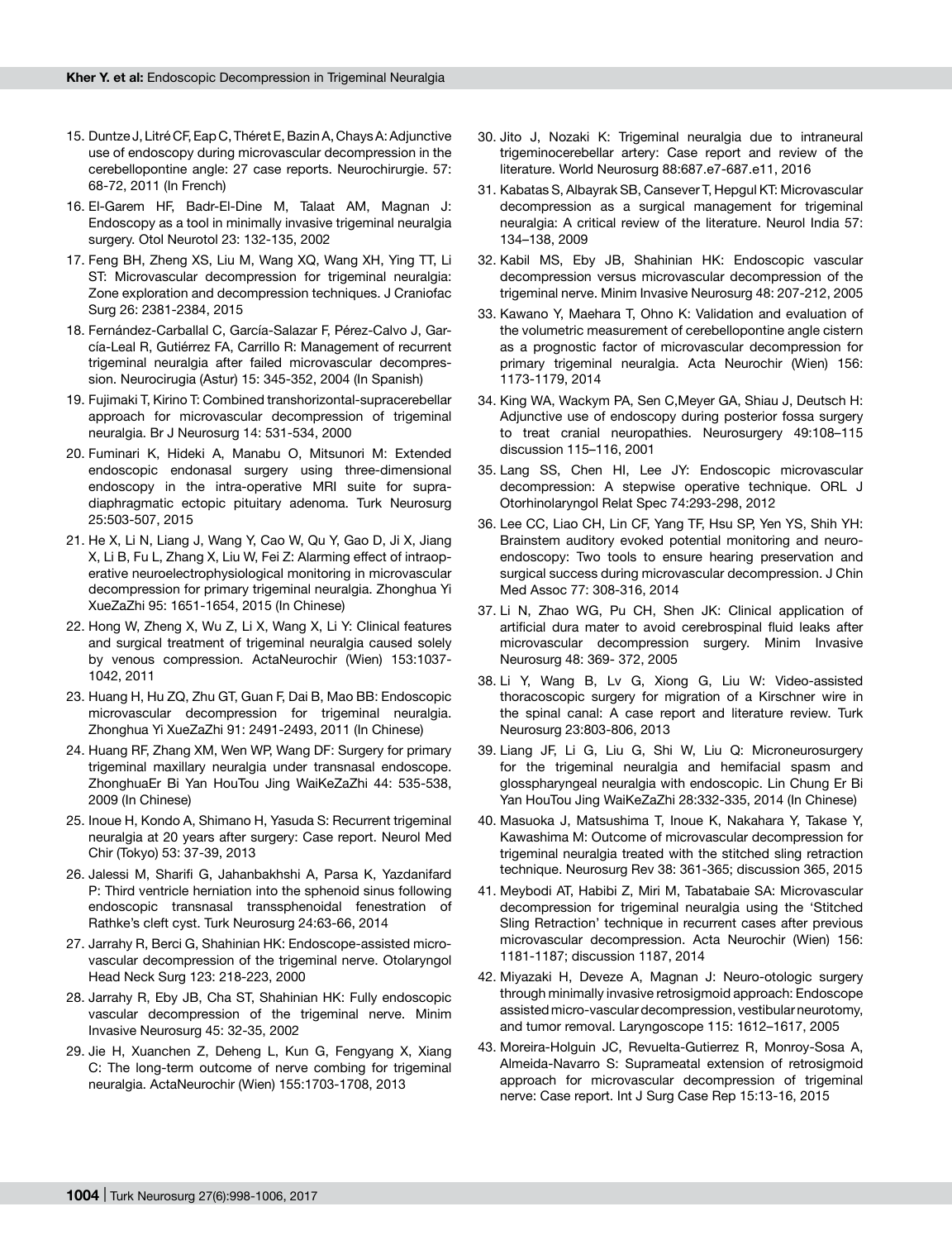- 44. Mourgela S, Sakellaropoulos A, Anagnostopoulou S: Middle cranial fossa endoscopy using a rigid endoscope. Minim Invasive Ther Allied Technol 16:355-359, 2007
- 45. Ohta M, Komatsu F, Abe H, Sakamoto S, Tsugu H, Oshiro S: Complication caused by use of fibrin glue in vessel transposition for trigeminal neuralgia. Neurol Med Chir (Tokyo) 48: 30-32, 2008
- 46. Oiwa Y, Hirohata Y, Okumura H, Yamaga H, Takayama M, Terui K: Bone drilling in microvascular decompression for trigeminal neuralgia: High morphological variety of the petrous bone. No Shinkei Geka 41: 601-607, 2013 (In Japanese)
- 47. Olson S, Atkinson L, Weidmann M: Microvascular decompression for trigeminal neuralgia: Recurrences and complications. J Clin Neurosci 12: 787-789, 2005
- 48. Ozdamar D, Etus V, Ceylan S, Solak M, Toker K: Anaesthetic considerations and perioperative features of endoscopic third ventriculostomy in infants: Analysis of 57 cases. Turk Neurosurg 22:148-155, 2012
- 49. Park JS, Kong DS, Lee JA, Park K: Intraoperative management to prevent cerebrospinal fluid leakage after microvascular decompression: Dural closure with a "plugging muscle" method. Neurosurg Rev 30: 139-142, 2007
- 50. Rak R, Sekhar LN, Stimac D, Hechl P: Endoscope-assisted microsurgery for microvascular compression syndromes. Neurosurgery 54: 876– 881 discussion 881–883, 2004
- 51. Ramnarayan R, Mackenzie I: Brain-stem auditory evoked responses during microvascular decompression for trigeminal neuralgia: Predicting post-operative hearing loss. Neurol India 54: 250–254, 2006
- 52. Sandell T, Ringstad GA, Eide PK: Usefulness of the endoscope in microvascular decompression for trigeminal neuralgia and MRI-based prediction of the need for endoscopy. Acta Neurochir (Wien) 156:1901-1909; discussion 1909, 2014
- 53. Setty P, Volkov AA, D'Andrea KP, Pieper DR: Endoscopic vascular decompression for the treatment of trigeminal neuralgia: Clinical outcomes and technical note. World Neurosurg 81:603-608, 2014
- 54. Setty P, Volkov A, Richards B, Barrett R: Minimally invasive treatment of biventricular hydrocephalus caused by a giant basilar apex aneurysm via a staged combination of endoscopy and endovascular embolization: A case report. Turk Neurosurg 25:344-349, 2015
- 55. Sharifi G, Alavi E, Rezaee O, Jahanbakhshi A, Faramarzi F: Neuroendoscopic foraminoplasty for bilateral idiopathic occlusion of foramina of Monro. Turk Neurosurg 22:265-268, 2012
- 56. Shimanskiĭ VN, Karnaukhov VV, Sergienko TA, Poshataev VK, Semenov VK: Endoscopically assisted removal of posterior fossa meningioma combined with microvascular decompression of trigeminal nerve root (early experience). ZhVoprNeirokhirIm N NBurdenko 75:70-74; discussion 74, 2011 (In Russian)
- 57. Shimanskiĭ VN, Karnaukhov VV, Sergienko TA, Poshataev VK, Semenov MS: Endoscopic assistance in microvascular decompression of cranial nerves. ZhVoprNeirokhirIm N NBurdenko 76: 3-10; discussion 10, 2012 (In Russian)
- 58. Sindou M, Leston JM, Decullier E, Chapuis F: Microvascular decompression for trigeminal neuralgia: the importance of a noncompressive technique-Kaplan-Meier analysis in a consecutive series of 330 patients. Neurosurgery 63:341-350, 2008
- 59. Teo C, Nakaji P, Mobbs RJ: Endoscope-assisted microvascular decompression for trigeminal neuralgia: Technical case report. Neurosurgery 59 (4 Suppl 2): ONS E489–ONS E490; discussion ONSE490, 2006
- 60. Theodosopoulos PV, Marco E, Applebury C, Lamborn KR, Wilson CB: Predictive model for pain recurrence after posterior fossa surgery for trigeminal neuralgia. Arch Neurol 59: 1297-1302, 2002
- 61. Thirumala P, Meigh K, Dasyam N, Shankar P, Sarma KR, Sarma DR, Habeych M, Crammond D, Balzer J: The incidence of high-frequency hearing loss after microvascular decompression for trigeminal neuralgia, glossopharyngeal neuralgia, or geniculate neuralgia. J Neurosurg 123:1500- 1506, 2015
- 62. Tutar H, Sahin M, Tutar VB, Bayazıt YA, Goksu N: Vascular compression syndromes: Our 24 year endoscope-assisted microvascular decompression experiences. Kulak Burun Bogaz Ihtis Derg 24: 6-10, 2014 (In Turkish)
- 63. Vitali AM, Sayer FT, Honey CR: Recurrent trigeminal neuralgia secondary to Teflon felt. Acta Neurochir (Wien) 149: 719-722, 2007
- 64. Wang Z, Ma W, Chang L, Xu L, Jian X, Zhang J, Ju F: The treatment of trigeminal neuralgia by resecting maxillary nerve and infraorbital nerve under the endoscopy at the pterygopalatofossa through approach to the maxillary sinus. Lin Chung Er Bi Yan HouTou Jing WaiKeZaZhi 28:113-114, 2014 (In Chinese)
- 65. Xuejian W, Fan H, Xiaobiao Z, Yong Y, Ye G, Tao X, Junqi G: Endonasal endoscopic skull base multilayer reconstruction surgery with nasal pedicled mucosal flap to manage high flow CSF leakage. Turk Neurosurg 23:439-445, 2013
- 66. Yadav YR, Madhariya SN, PariharVS, Namdev H, Bhatele PR: Endoscopic transoral excision of odontoid process in irreducible atlantoaxial dislocation: our experience of 34 patients. J NeurolSurg A Cent Eur Neurosurg 74: 162–167, 2013
- 67. Yadav YR, Parihar V, Agrawal M, Bhatele PR: Endoscopic third ventriculostomy in tubercular meningitis with hydrocephalus. Neurol India 59: 855-860, 2011
- 68. Yadav YR, Parihar V, Agarwal M, Sherekar S, Bhatele P: Endoscopic vascular decompression of the trigeminal nerve. Minim Invasive Neurosurg 54: 110-114, 2011
- 69. Yadav YR, Parihar V, Kher Y: Complication avoidance and its management in endoscopic neurosurgery. Neurol India 61: 217-225, 2013
- 70. Yadav YR, Parihar V, Namdev H, Agarwal M, Bhatele PR: Endoscopic interlaminar management of lumbar disc disease. J Neurol Surg A Cent Eur Neurosurg 74: 77–81, 2013
- 71. Yadav YR, Parihar V, Ratre S, Kher Y: Avoiding complications in endoscopic third ventriculostomy. J Neurol Surg A Cent Eur Neurosurg 76: 483-494, 2015
- 72. Yadav YR, Sinha M, Neha, Parihar V: Endoscopic management of brain abscesses. Neurol India 56:13-16, 2008